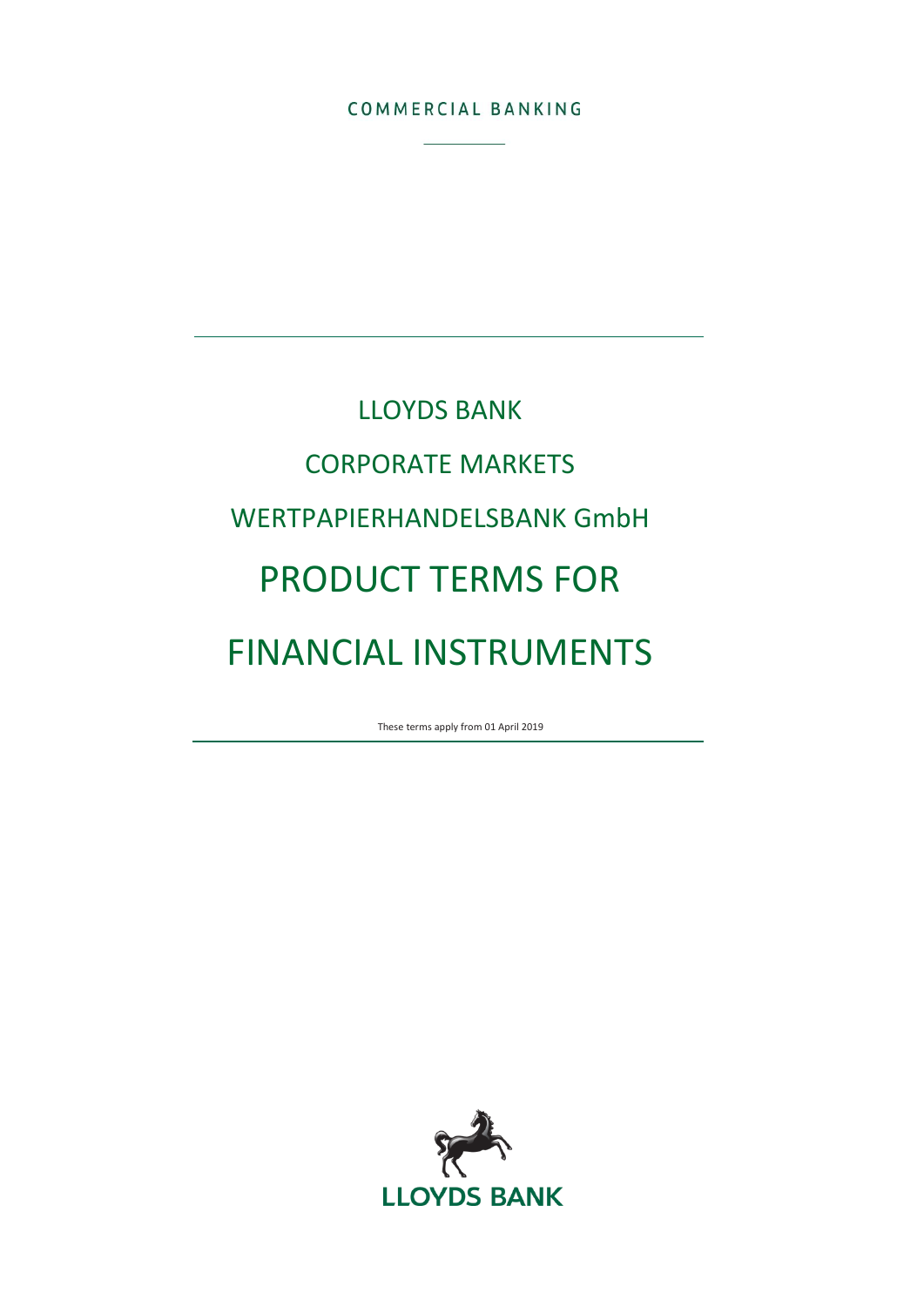# **Contents**

| Part I - Important Information                                                                                              |                |
|-----------------------------------------------------------------------------------------------------------------------------|----------------|
| 1. Introduction                                                                                                             | 1              |
| 2. Understanding these FI Terms                                                                                             | 1              |
| 3. Your knowledge and understanding                                                                                         | 1              |
| 4. If you have questions                                                                                                    | 1              |
| 5. How we are regulated                                                                                                     | $\overline{2}$ |
| 6. Important information about compensation arrangements                                                                    | 2              |
| 7. If you have a disability                                                                                                 | 2              |
| 8. Complaints                                                                                                               | $\overline{2}$ |
| Part II - Terms and Conditions                                                                                              |                |
| 9. Your status                                                                                                              | 3              |
| 10. Variation or Amendments                                                                                                 | 3              |
| 11. How we will communicate with you and provide you with information                                                       | 3              |
| 12. How you will communicate with us                                                                                        | 3              |
| 13. Confirmations                                                                                                           | 3              |
| 14. Our Financial Instruments                                                                                               | 3              |
| 15. Types of Financial Instruments                                                                                          | 4              |
| 16. Execution-only transactions                                                                                             | 4              |
| 17. Trading requests                                                                                                        | 4              |
| 18. Market Orders                                                                                                           | 5              |
| 19. Best Execution                                                                                                          | 5              |
| 20. Execution Venue                                                                                                         | 5              |
| 21. Systematic Internaliser                                                                                                 | 5              |
| 22. Incorrect pricing                                                                                                       | 5              |
| 23. Settlement                                                                                                              | 5              |
| 24. Transaction and trade reporting                                                                                         | 6              |
| 25. Distribution arrangements                                                                                               | 6              |
| 26. Costs and charges                                                                                                       | 6              |
| 27. Limited disclosure of details of costs and charges - Professional and Eligible Counterparty Clients Only                | 6              |
| 28. Full disclosure of details of costs and charges - Retail clients, and Professional or Eligible Counterparty Clients who |                |
| request additional disclosure                                                                                               | 6              |
| 29. Agency                                                                                                                  | 7              |
| 30. Inducements                                                                                                             | 7              |
| 31. Limitation of liability                                                                                                 | 7              |
| 32. Indemnity                                                                                                               | 7              |
| 33. Termination                                                                                                             | 8              |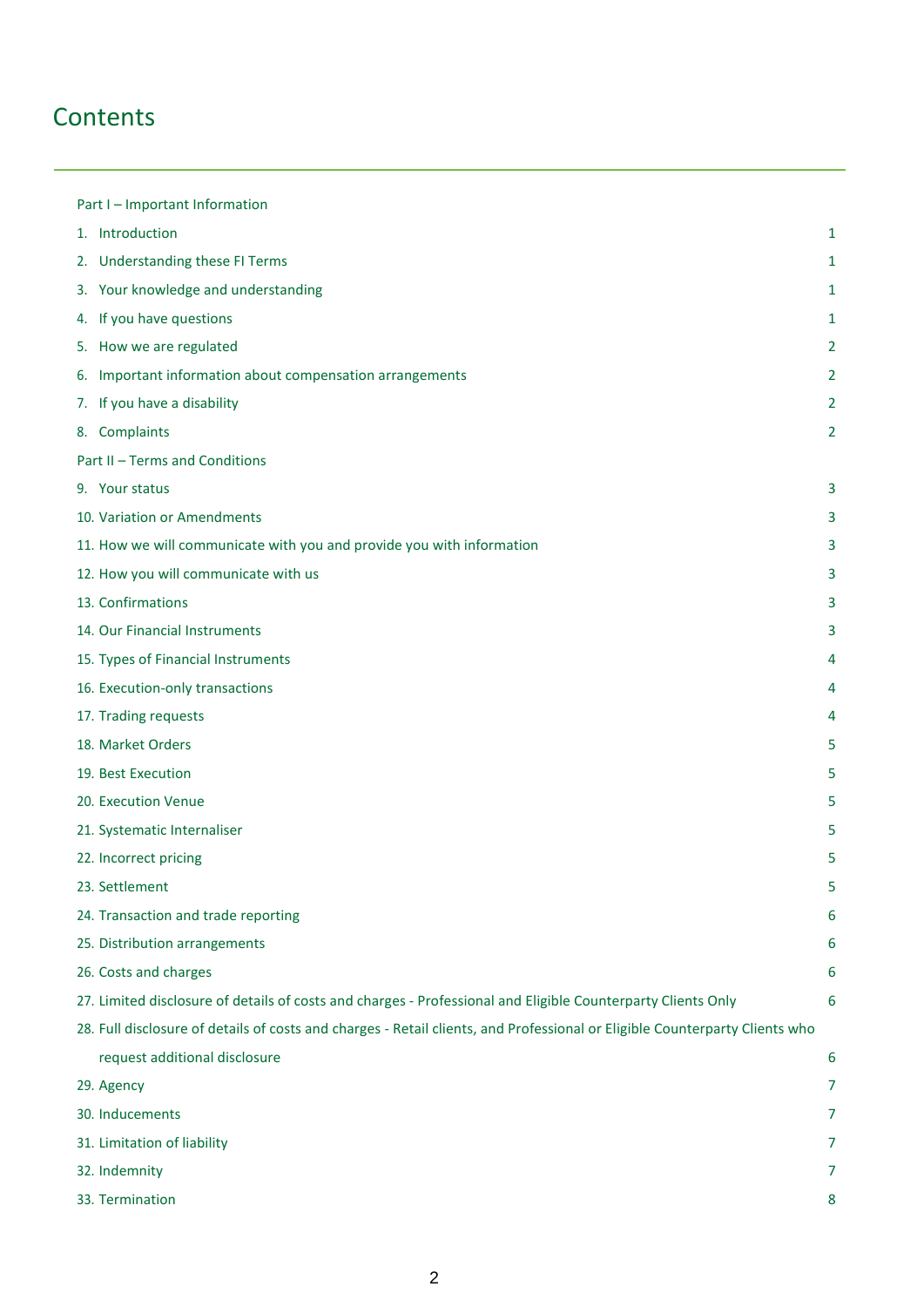### 34. General provisions 8

Glossary 9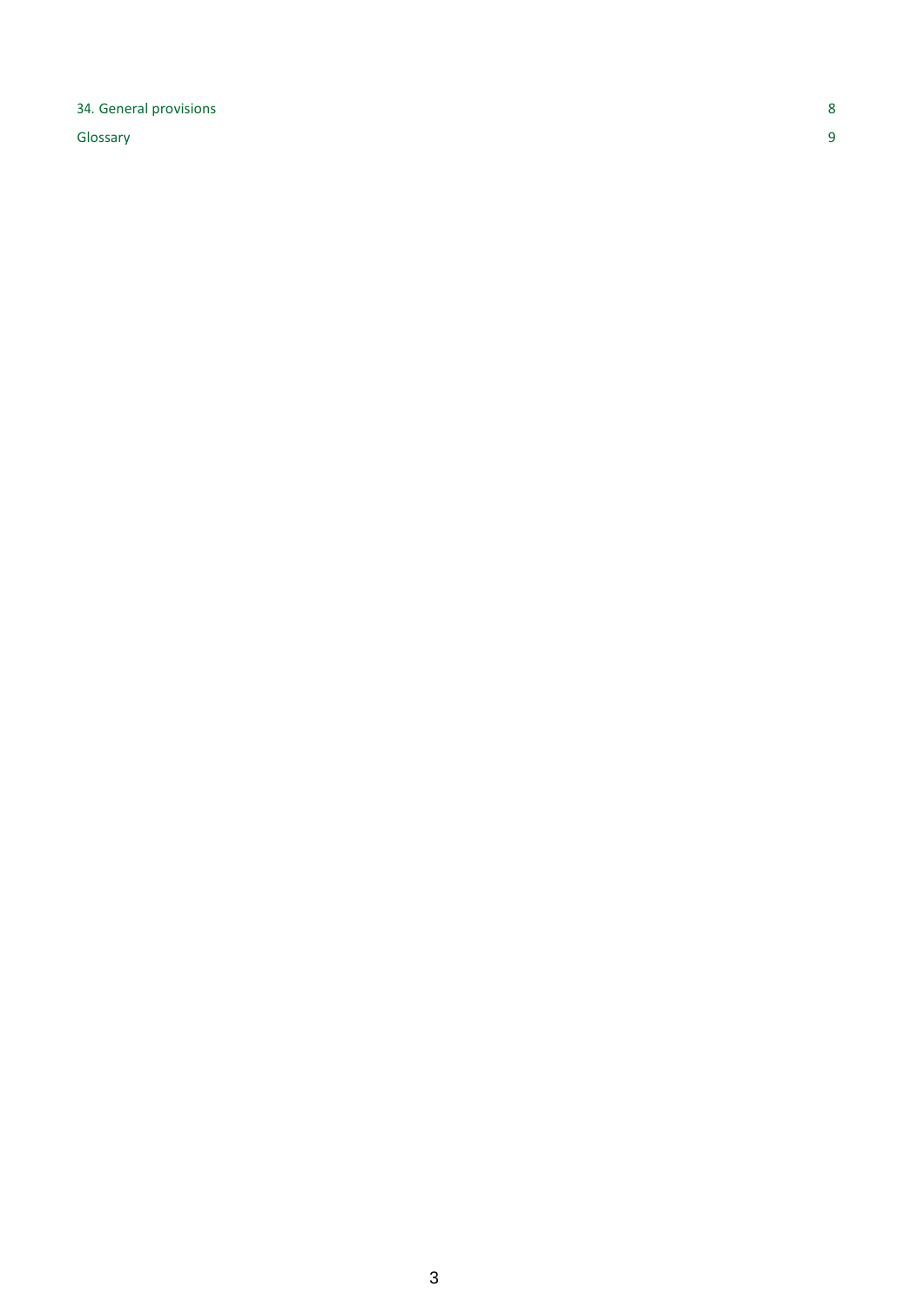### **This document consists of the following:**

- o The **Important Information** in **Part I,** which you should read before you enter into a Product with us.
- o **Part II** sets out the Terms and Conditions that govern our Financial Instruments.
- o There is also a **Glossary** of key terms.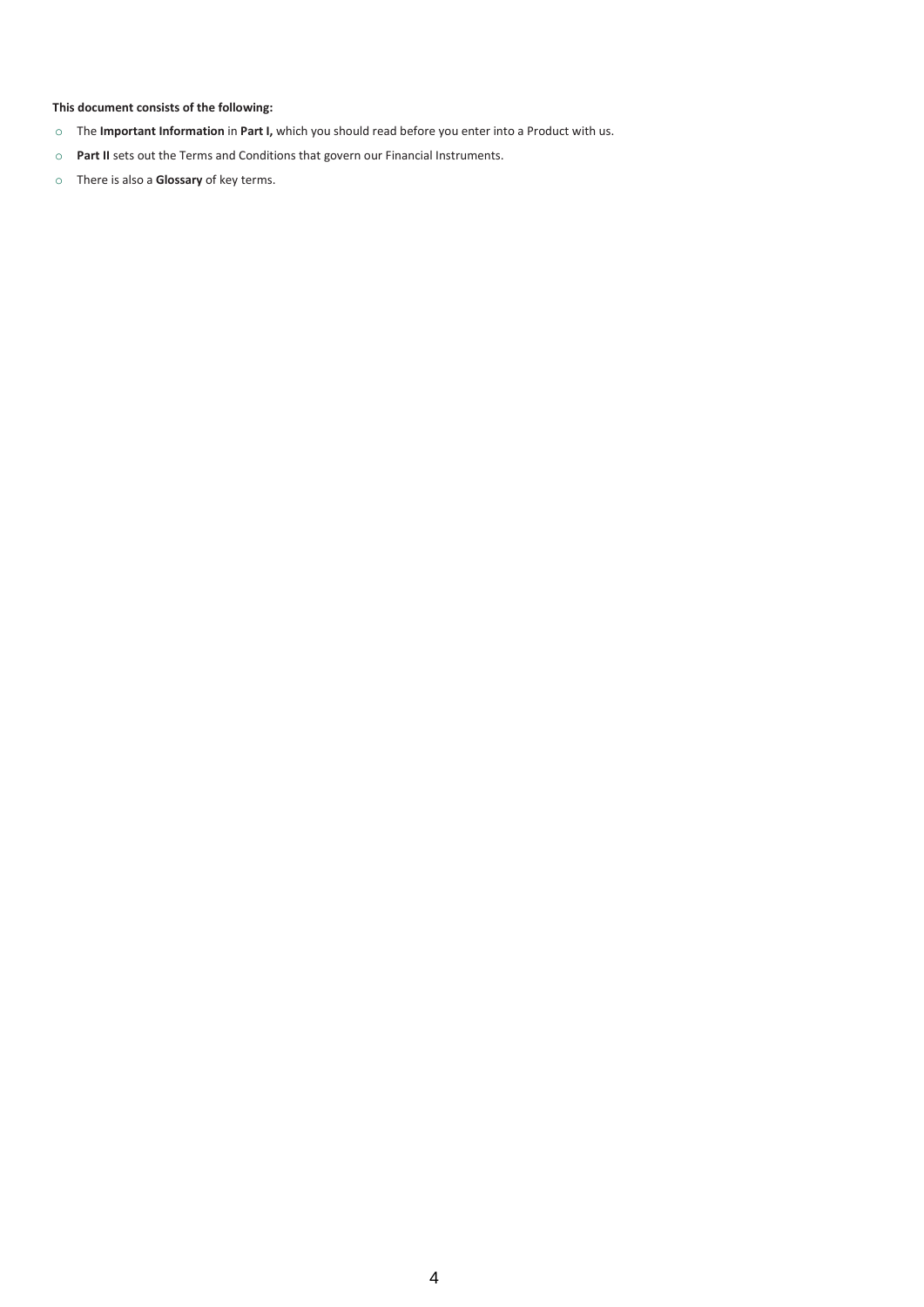# Part I - Important Information

#### 1. Introduction

- 1.1 These Product Terms for Financial instruments ("FI Terms") are supplemental to the Lloyds Bank Corporate Markets Wertpapierhandelsbank GmbH ("LBCMW", "we", "us" or "our") General Terms of Business and set out the terms and conditions that apply when LBCMW provides you with the Financial Instruments as described in paragraph 15 below.
- 1.2 LBCMW has its registered office at Thurn-und-Taxis Platz 6, 60313 Frankfurt am Main, Germany. The company is registered with the Amtsgericht Frankfurt am Main, HRB 111650. LBCMW is supervised by the Bundesanstalt für Finanzdienstleistungsaufsicht ("BaFin"). LBCMW is part of the Lloyds Banking Group ("LBG"), which comprises Lloyds Banking Group plc and its subsidiaries, associates and affiliated companies.
- LBG has been required by legislation to conduct banking activities through two (2) separate banks, Lloyds Bank plc which is designated as the "ring fenced bank", and Lloyds Bank Corporate Markets plc which is the "non-ringfenced bank". Both are wholly owned subsidiaries of Lloyds Banking Group plc. Your contractual counterparty will be LBCMW, a wholly owned subsidiary of Lloyds Bank Corporate Markets plc.
- 1.4 Lloyds Bank plc and Bank of Scotland plc which cover all of the Group's retail and most commercial activities in the UK are separate entities to Lloyds Bank Corporate Markets plc and LBCMW. Due to its product offerings, the counterparties and the markets in which they operate, Lloyds Bank Corporate Markets plc and LBCMW may be exposed to a different degree of risk compared to Lloyds Bank plc or Bank of Scotland plc. This is a reflection of the separation of the wholesale and investment banking activities which Lloyds Bank Corporate Markets plc and LBCMW may undertake, from the retail banking activities of the other entities.
- 1.5 LBCMW has outsourced certain services that enable LBCMW to fulfil certain of its obligations to you under these FI Terms to Lloyds Bank plc, subject always to Applicable Regulations. Even in these cases, your relationship is with LBCMW and subject to these FI Terms.
- 1.6 By 'we', 'us' or 'our', we mean Lloyds Bank Corporate Markets Wertpapierhandelsbank GmbH.
- 1.7 By 'you' or 'your', we mean you as a person (if you are a sole trader) and your business or legal entity (including companies and partnerships).
- 1.8 It is important that you understand the nature of the risks involved with any of the Financial Instruments that you enter into with us. We will provide you with information on the nature and risks associated with our Financial Instruments. Our general Risk Disclosure Statement is available via our Website.
- 1.9 Not all Financial Instruments are available to, or are appropriate for all types of clients. Please see paragraph 9 (Your status) for more information on how we determine and communicate categorisations that help us to determine your eligibility for our Financial Instruments.
- 1.10 In these FI Terms:
- words and expressions shall have the particular meaning, if any, given to them in the body of these FI Terms and/or the Glossary set out at the end of these FI Terms;
- ii reference to any statute or statutory provision includes a reference to that statute or statutory provision as from time to time amended,

extended, re-enacted or consolidated and also to all statutory instruments or orders made pursuant to it;

- iii. references to a person or entity include a company, corporation, firm, unincorporated or incorporated association, or statutory authority;
- iv. unless the context requires otherwise, references to any document include reference to such document as may be amended, supplemented, novated, substituted or replaced from time to time; and
- any phrase introduced by the words "including", "includes", "in particular", "for example" or "such as" or similar shall be construed as illustrative and shall not limit the generality of the related general words.
- 1.11 All communications between you and us and all information and documents from us shall be in English unless otherwise required by Applicable Regulations.
- 1.12 We suggest you keep a copy of this document in case you want to check the terms and conditions that apply to our Financial Instruments.
- 2. Understanding these FI Terms
- 2.1 These FI Terms form a binding contract between you and us, and are provided to you before you are able to enter into any Transaction with us, unless amended or varied as detailed in paragraph 10 (Variation or amendments) below.
- You may also be required to enter into standardised market facing agreements and/or other documentation and agreements ("Product Agreements") where you wish to transact certain Financial Instruments. You will be informed when such Product Agreements are required and you must execute these before any Financial Instruments or Transactions or orders can be completed and/or executed.
- 2.3 If there is any conflict between these FI Terms, the LBCMW's General Terms of Business or the Product Agreements, then the Product Agreements shall prevail over these FI Terms and the LBCMW General Terms of Business and these FI Terms shall prevail over the LBCMW General Terms of Business, to the extent of any such inconsistency. A copy of our General Terms of Business can be found on our Website.
- 2.4 These FI Terms, which may be amended from time to time, supersede any other terms and conditions for Financial Instruments that may have been previously sent to you by us.
- 2.5 We suggest you keep a copy of this document in case you want to check the terms and conditions that apply to Financial Instruments.
- 2.6 If you have been categorised as a Professional Client or Eligible Counterparty (see paragraph 9 (Your status) you will be taken to have accepted these FI Terms by entering into any Transactions in Financial Instruments with us.
- 3. Your knowledge and understanding
- 3.1 Any Financial Instruments which you transact with us will be on the basis that you are able to make your own independent evaluation of the risks involved in such Financial Instruments, based upon your knowledge and experience.
- 3.2 You agree to provide us, on an on-going basis, with the information necessary to enable us to make an assessment of your knowledge and experience. However, we are entitled to assume that Professional Clients have the necessary experience and knowledge to understand the risks involved in relation to the particular Financial Instrument(s) which they wish to transact.
- If you have questions
- If you have any questions about these FI Terms, need further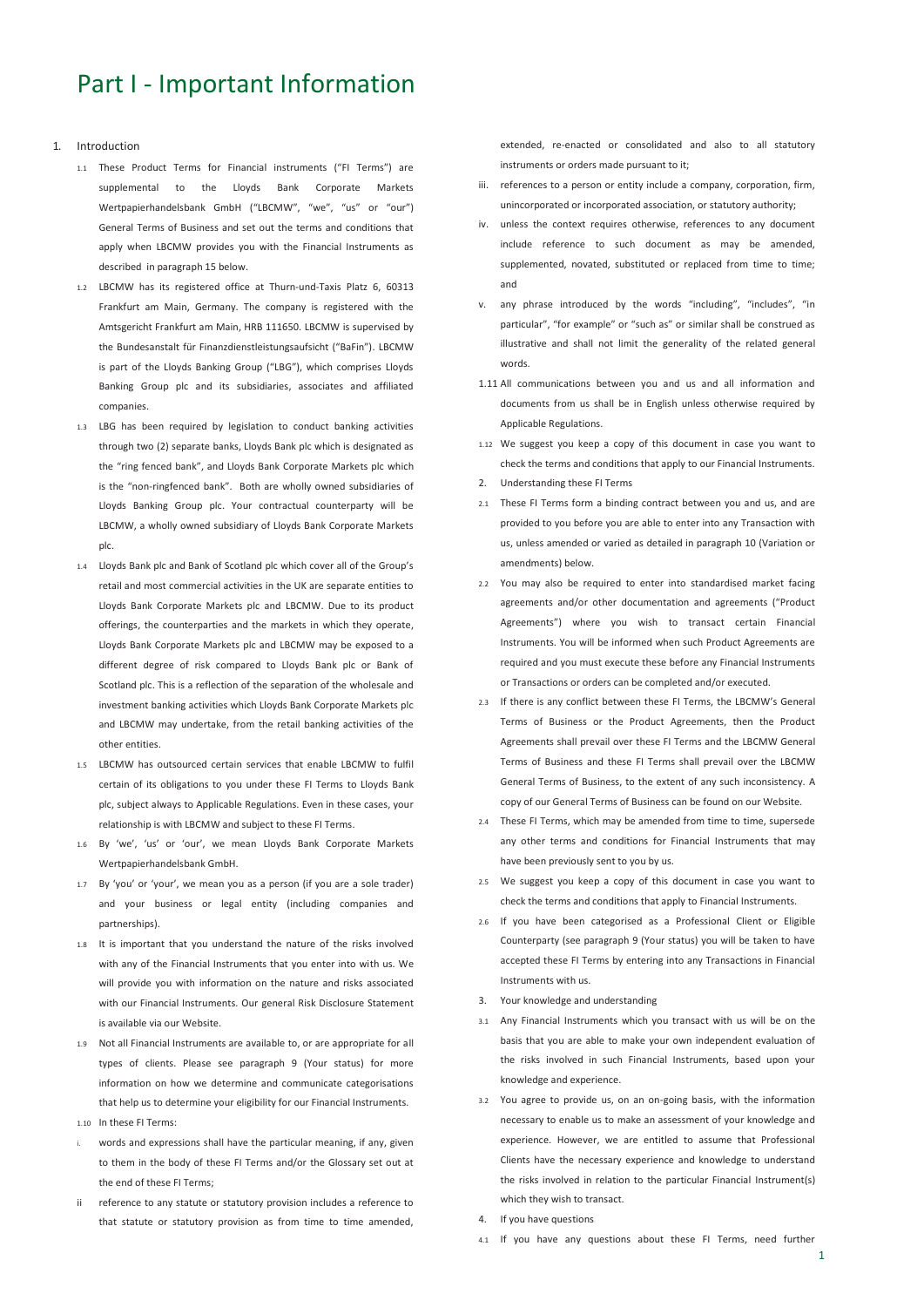information, or would like another copy of these FI Terms please contact your LBCMW representative.

- 5. How we are regulated
- 5.1 LBCMW is registered with the Amtsgericht Frankfurt am Main, HRB 111650 and authorised and supervised by the Bundesanstalt für Finanzdienstleistungsaufsicht ("BaFin"). The address of the BaFin is Marie-Curie-Straße 24-28, 60439 Frankfurt am Main. To find out more about us, see the company database of the BaFin https://portal.mvp.bafin.de/database/InstInfo/ or call the BaFin on 0049 (0)228 / 4108 0.
- 5.2 Although we are required to comply with the rules of the German supervisory authorities and other relevant regulators, they shall not give rise to any obligations or rights in contract between you and us except as provided by Applicable Regulations.
- 6. Important information about compensation arrangements
- 6.1 We are a member of the Compensation Scheme for Investment Service Providers (Entschädigungseinrichtung der Wertpapierhandelsunternehmen, EdW), Charlottenstrasse 33/33 a, 10117 Berlin. EdW is the compensation institution responsible under the Investor Compensation Act (AnlEntG).

The AnlEntG contains the provisions on possible compensation claims against EdW if an institution is not in a position to meet liabilities from securities transactions. It also regulates the scope of any compensation claim.

According to the AnlEntG, liabilities from securities transactions are protected up to 90% of their value, up to a maximum of EUR 20,000 per creditor. The claim for compensation does not exist to the extent that funds are not transferred into the currency of an EU Member State or denominated in euro. It only covers obligations arising from securities transactions, which are part of the Institute's main contractual obligations (primary obligations). Claims for damages resulting from consulting errors, for example, are not covered. Certain investors are not protected, for example Credit institutions and financial service providers, insurance companies, medium-sized and large corporations and enterprises of the public sector.

6.2 We are not authorised to accept client funds or to have access to client assets. Investments are always carried out via partner banks, fund companies or issuers.

Further information can be found on the website of the EdW, [http://www.e-d-w.de/.](http://www.e-d-w.de/)

- 7 If you have a disability
- 7.1 Please feel free to contact us if you would like this information in an alternative format such as braille, large print or audio.
- 8. Complaints
- 8.1 If you experience a problem or wish to complain in relation to any aspect of our relationship under these FI Terms, please bring this to the attention of your LBCMW representative as soon as possible.
- 8.2 Once we receive your complaint we will write to you to acknowledge your complaint and let you know when you can expect a full response or to tell you what we have done to resolve the problem. Our full complaints policy is available upon request from your LBCMW representative. More information can be found on our Website.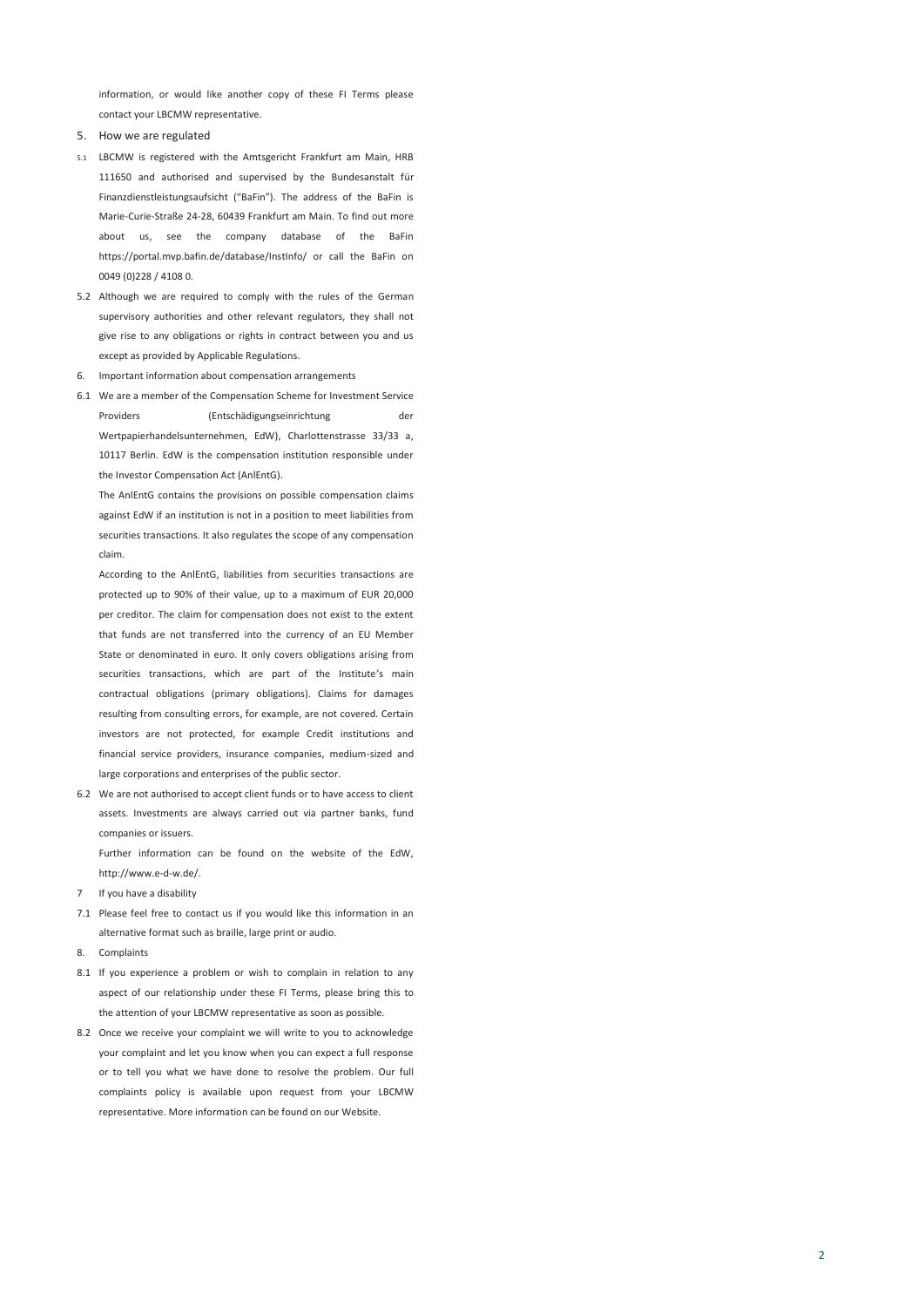# Part II – Terms and Conditions

#### 9. Your status

- 9.1 LBCMW is subject to various regulatory regimes that require us to consider, in different ways, which Financial Instruments are appropriate to each category of client. Our determination of your status under each of these regimes will be communicated to you by letter or electronic means either shortly after or at the same time as you receive these Terms. That communication will explain the different regimes that apply, how you will be treated in accordance with them, as well as a description of how you may request to be treated differently.
- One of these regulatory regimes requires us to categorise you as one of the following: a Retail Client, Professional Client or Eligible Counterparty. Further explanation of this will be provided to you by your LBCMW representative when discussing specific Financial Instruments with you.
- 9.3 Another of these regulatory regimes requires us to consider if you might qualify as a Relevant Financial Institution ("RFI"). We will notify you or any legal entities within your corporate structure which have been classified by us as an RFI. We will also provide you with details of the process for objecting to that classification.
- 9.4 Professional Clients or Eligible Counterparties will be taken to have accepted these FI Terms by receiving Financial Instruments from us.
- 9.5 The Products and Services we provide are not available to Retail Clients (which means any person who is not classified by us as a Professional Client or Eligible Counterparty). We shall be entitled to immediately terminate our relationship should you act in the capacity of a Retail Client in transacting under these FI Terms.
- 9.6 Not all Financial Instruments are available to, or are appropriate for all clients. Please see above paragraph 9.1 (Your status) for more information on how your categorisation is determined and communicated.
- 9.7 You agree to provide us with the information we reasonably request to enable us to categorise you or to perform our internal checks or due diligence. We may, from time-to-time, require you to provide us with up-to-date, additional or further information. You agree to respond to any requests for such up-to-date further or additional information promptly and accept that if you fail to respond within any timeframe specified then these FI Terms may terminate in accordance with the provisions of paragraph 33 (Termination).
- 10. Variation or Amendments
- 10.1 We reserve the right at all times, subject to any rules of our regulators, to amend or vary these FI Terms by providing you with prior notice in writing. Any such amended or varied FI Terms will also be posted on our Website.
- 10.2 Any amendments of these FI Terms shall be offered to you no later than two (2) months before their proposed date of entry into force. The amendments shall be deemed to have been approved by you unless you have indicated disapproval before their proposed date of entry into force. We shall expressly draw your attention to this consequent approval when we submit to you any amendment offers. Different notice provisions may apply in the case of Additional Terms which are applicable to any Products and/or

Services.

- 11. How we will communicate with you and provide you with information
- 11.1 We will communicate with you and provide notices, Confirmations and information to you via electronic mail or other electronic means (including by way of posting to a website) unless you ask us to communicate with you in writing by post or by fax and provide us with the address or fax number.
- 11.2 You will provide us with your electronic mail address and/or any other information required enabling the transmission of information by electronic means, and you will update us with any changes. You confirm that you have regular access to the internet.
- 11.3 You confirm that we may contact you from time-to-time by electronic means to provide you with information about our Financial Instruments.
- 11.4 Any communications by us to you may be directed to whomever we consider appropriate in your organisation in the circumstances for the purposes of the communication.
- 11.5 Unless otherwise agreed, you consent to our providing you with information via our Website. We will notify you in accordance with paragraph 10 (Variation or Amendments) of material changes.
- 12. How you will communicate with us
- 12.1 Unless we agree otherwise, all communications by you to us will be in writing or via agreed electronic means, and sent to the address set out below or such electronic mail address as such as we may notify you in writing. Our address for the purposes of this paragraph is: Commercial Banking Markets Client Services, Thurn-und-Taxis Platz 6, 60313 Frankfurt am Main, Germany.
- 13. Confirmations
- 13.1 Confirmations will be provided by electronic means unless you give us five (5) working days' notice in writing that you wish to receive Confirmations via a different method. Confirmations will be sent to the last electronic mail address you provide, except where provided via other agreed electronic means (for example, SWIFT).
- 13.2 Confirmations are provided no later than one (1) business day following execution. You should review the Confirmation and tell us if it is not correct before settlement. If you enter into a Transaction and do not receive a Confirmation, please contact us immediately.
- 14. Our Financial Instruments
- 14.1 LBCMW does not provide investment advisory services and neither we nor any Associate will provide you with tax, legal regulatory or investment advice with respect to any Financial Instruments. Please seek your own independent advice in relation to such matters.
- 14.2 We will only enter into Transactions with you on either a nonadvised or on an execution-only basis. We will not owe you a duty to advise on the merits or suitability for you of any our Financial Instruments or Transactions.
- 14.3 We will provide you with appropriate information about our Financial Instruments, including guidance on and warnings of the risks associated with our Financial Instruments so that you are reasonably able to understand the nature and risks of the specific type of Financial Instruments we may provide you with and,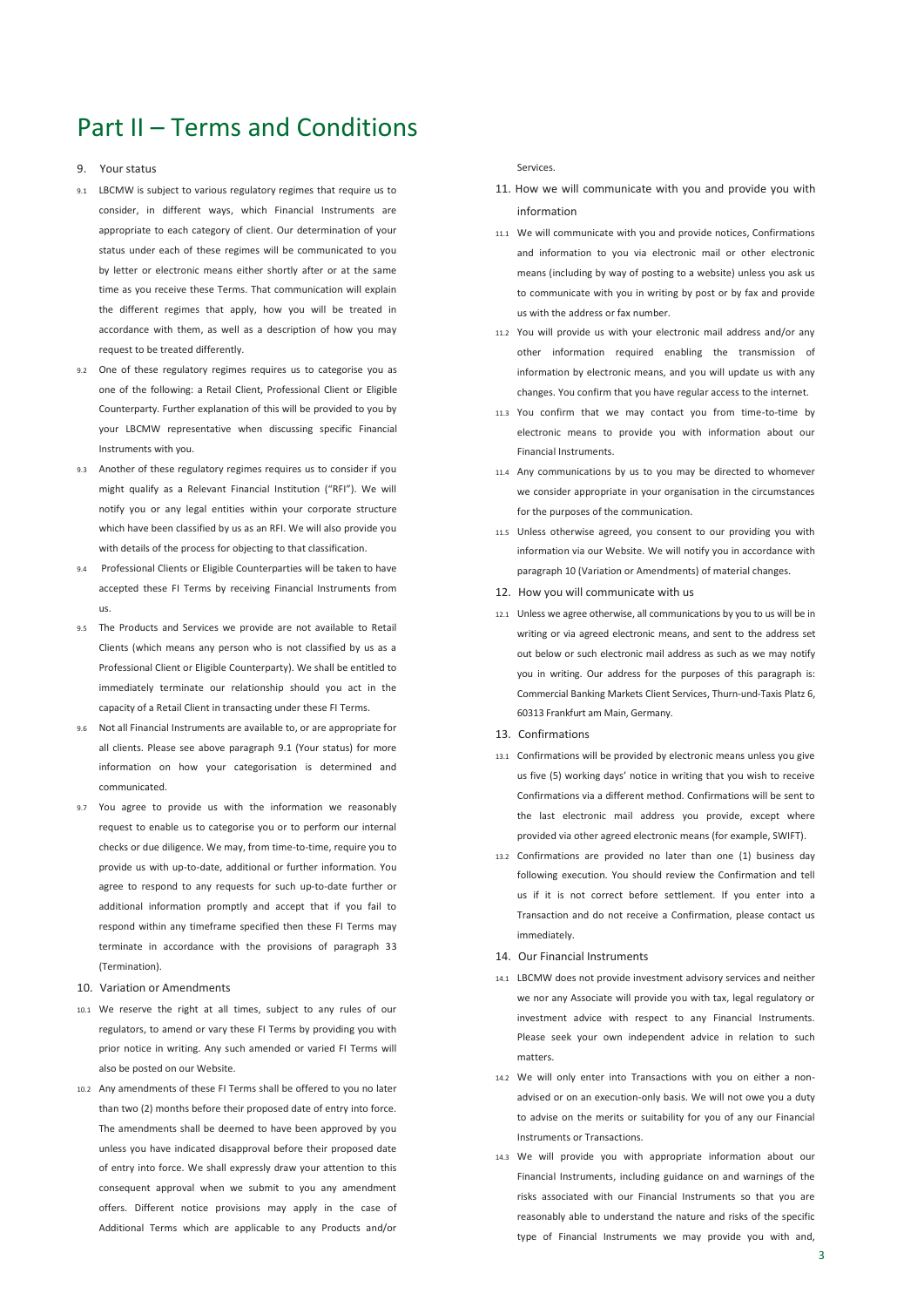consequently, to take any decisions on an informed basis.

- 14.4 You should only enter into Financial Instruments and/or Transactions with us that you fully understand including the risks associated with such Financial Instruments and/or Transactions, and which are consistent with your financial standing, investment objectives and the level of risk which are you are willing to accept. All clients should ensure that they have appropriate investment knowledge and experience of the Financial Instruments and/or Transactions they wish to transact. Before entering into any of our Financial Instruments and/or Transactions you should read our General Risk Disclosure Statement, which is available via our Website.
- 14.5 You agree to provide us, on an on-going basis, with the information necessary to enable us to make an assessment of your knowledge and experience.
- 14.6 We will not consider whether any Financial Instruments is appropriate for an Eligible Counterparty.
- 15. Types of Financial Instruments
- 15.1 These include but are not limited to:

#### i**. Debt Securities**

A debt security represents a contractual obligation of the issuer to the holder of the debt security. Debt securities may have different features which affect the expected return, risk and value of such debt securities. Examples of debt securities include but are not limited to asset backed securities and credit linked securities, covered bonds, collateralised debt obligations and corporate or government bonds.

#### ii. **Repurchase Transactions**

A repurchase transaction is a form of short term borrowing where one party sells to the other a specific quantity of certain financial instruments for a certain period of time and on certain terms and conditions, and at the same time commits to repurchase those financial instruments at a certain date in the future at a specified price and for a pre-agreed amount of money.

iii. Money Market Instruments

A money-market instrument with a borrowing for a period, generally no longer than six (6) months but occasionally up to one (1) year, in which the lender takes a deposit from the money markets in order to lend (or advance) it to the borrower.

Unlike in an overdraft, the borrower must specify the exact amount and the period for which they wish to borrow. Similarly to debt securities (see paragraph above), money market instruments may be exposed to risks, in particular credit and interest rate risk.

#### 15.2 **Contingent Convertible Instruments**

Contingent Convertible Instruments (CoCos) are highly complex, hybrid, capital instruments with unusual loss-absorbency features that present investment risks that are exceptionally challenging to evaluate, model and price. One key characteristic of these instruments is an equity conversion of a fixed income instrument if a pre-specified trigger event occurs.

In 2015, the Financial Conduct Authority ("FCA") introduced rules that restricted the sale of these kinds of instruments to ordinary retail investors. Consequently, LBG will not enter into CoCo Transactions with Retail Clients.

As a Professional Client, you will be deemed, when placing an order or transacting with LBCMW in these securities after receipt of these FI Terms to have agreed, undertaken and consented that:

- you are not a Retail Client in the European Economic Area "(EEA"); and
- you will not communicate or approve an invitation or inducement to participate in, acquire or underwrite an investment where that invitation or inducement is addressed to or disseminated in such a way that it is likely to be received by a Retail Client in the EEA; and
- you will not sell or offer any such securities (or any beneficial interest therein) to Retail Clients in the EEA; and
- you will at all times comply with all Applicable Regulations and regulatory guidance (whether inside or outside the EEA) relating to the promotion, offering, distribution and/or sale of these securities (or any beneficial interests therein), including (without limitation) any such laws, regulations and regulatory guidance relating to determining the appropriateness and/or suitability of an investment in these securities (or any beneficial interests therein) by investors in any relevant jurisdiction.

#### 16. Execution-only transactions

- 16.1 We will only transact a limited number of Financial Instruments on an execution-only basis. In doing so:
	- i. you request to proceed on an execution-only basis at your own initiative;
	- ii. your request does not result in our being unable to manage our conflicts of interest; and
	- iii. any request is limited to the following Transactions:
		- Bonds, or other forms of securitised debt (excluding those with an embedded derivative);
		- b. Other Non-complex Financial Instruments. This excludes derivatives, repurchase agreements, or other kinds of non-transferable securities.
- 16.2 Where we transact on an execution-only basis, we will not assess whether any Financial Instrument is appropriate or suitable for you and you will not benefit from associated regulatory protections.
- 17. Trading requests
- 17.1 Requests to enter into, cancel or amend trades, but for the avoidance of doubt, not the acceptance by you of any firm price offered by us ("Requests") should be given to us by electronic message. However we, or you, may request or agree that such Requests are provided in writing (by fax or post) or verbally.
- 17.2 We retain the right to decline to act on any Requests, except where it is to cancel a deal before we have started to effect the relevant Transaction. Verbal Requests will be acknowledged orally and your and our verbal acceptance will be legally binding. We will acknowledge Requests by acting on them and you authorise us to rely on, and treat as binding any Requests (by whatever means transmitted) and which are given by you or by any person acting (or purported to be acting) on your behalf, and which are accepted by us in good faith. You accept responsibility for and will be bound by all contracts entered into following such Request.
- 17.3 We reserve the right to decline to trade, accept or to delay accepting Requests, without giving you prior notice on such conditions as we deem appropriate.
- 17.4 Where you send us a Request or an order via electronic message, we shall only be treated as having received your electronic message once we acknowledge receipt. This acknowledgement does not, however, indicate any agreement on our part to act in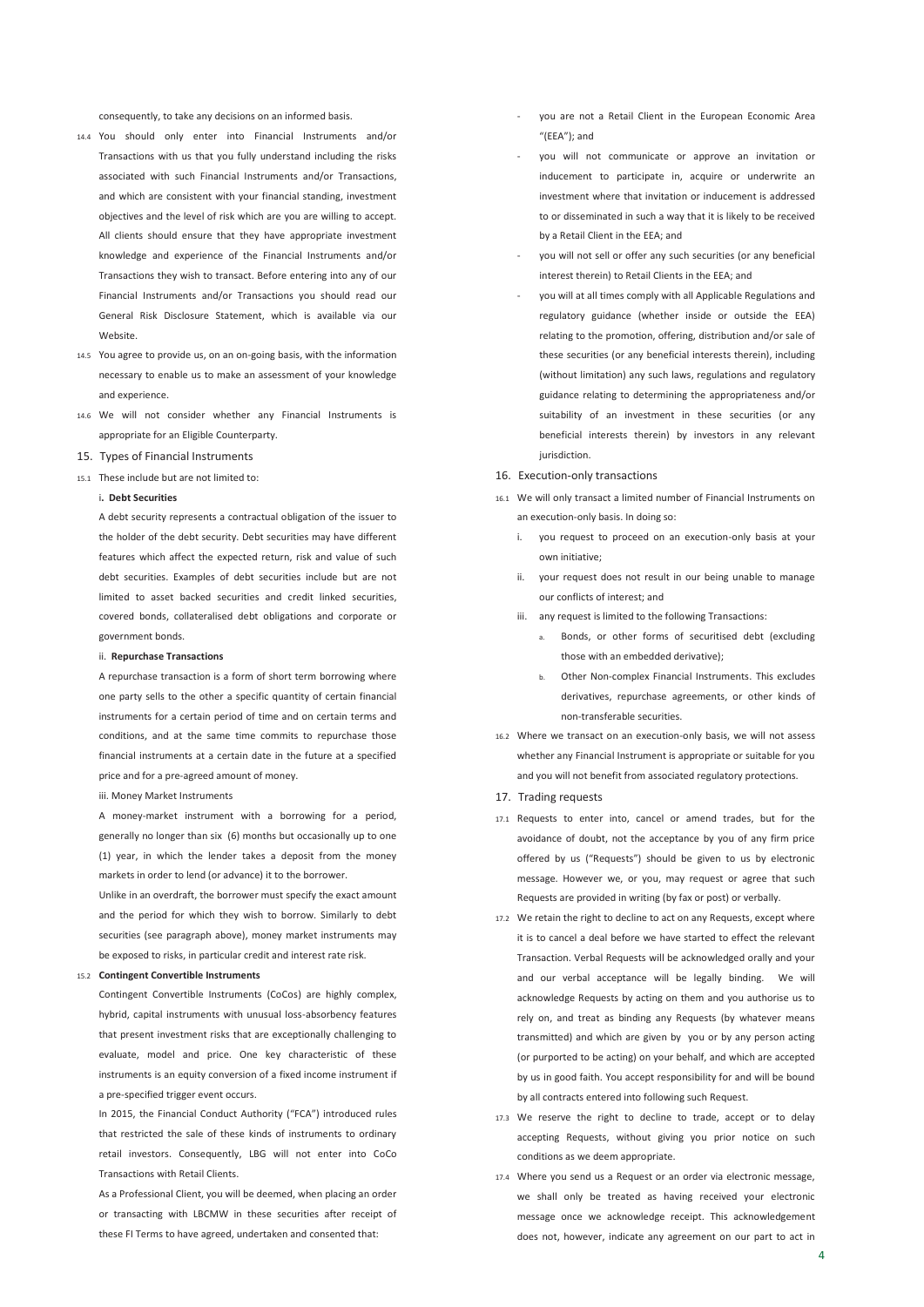accordance with any requests or orders contained in your electronic message.

- 18. Market orders
- 18.1 For certain Financial Instruments we may be willing to accept an "order" from you at a specific price, value or market level. Whether we will agree to accept your order is completely at our discretion.
- 18.2 Where we are willing to accept an order from you, the price at which we will do so may include relevant charges which will be added to the price at which we transact, or may have been transacted, in the market. We will inform you of any relevant charges in advance.
- 18.3 Where an order is accepted, we will endeavour to execute it as soon as reasonably practicable, but we will not be liable for any Loss, where you suffer or incur that Loss in connection with any change in market conditions between receipt and execution of the order. We may postpone execution of an order if we believe on reasonable grounds that it is in your best interests to do so.
- 18.4 We may aggregate orders with orders for other clients or our own orders. Aggregation may work to your advantage on some occasions and to your disadvantage on other occasions. Market conditions may mean that the entire aggregated order is not executed in one transaction at a single price, in which case we may average the prices paid or received and we may report to you a volume weighted average price for the transactions instead of the actual price of each transaction.
- 18.5 Orders include: "limit orders", which are orders to buy or sell when the market reaches a specified level; "at best" or "market" orders to buy at the best rate available; "stop loss" orders to buy or sell at a specified price and "benchmark" orders to buy or sell at a reference price established by a third party at a particular point in time.
- 18.6 Unless we agree otherwise, each open order will remain in effect until we have fully executed it or you have cancelled it. An open order will not be cancelled automatically by a subsequent order relating to the same Financial Instruments and it is your responsibility to cancel an open order where a substitute order has been entered. A Transaction resulting from the execution of any order which you have not cancelled will be entered in your account.
- 18.7 Where we accept an order, we will act in accordance with our "Best Execution Approach", in accordance with paragraph 19 below. We shall notify you of any material changes to our "Best Execution Approach".
- 19. Best execution
- 19.1 The best execution obligation, referred to in our "Best Execution Approach" (which sets out our policy on best execution), may be owed to you where you are a Professional Client and where we deem that you are reliant on us to protect your interest. As you are aware, we always deal with you as principal and operate primarily in request for quotes markets as outlined in our "Best Execution Approach". If you are an Eligible Counterparty, then best execution will not apply.
- 19.2 Subject to paragraphs 19.1, 19.4 and 19.6, we will take all sufficient steps to provide you with best execution in accordance with our "Best Execution Approach".
- 19.3 A summary of our "Best Execution Approach" can be found on our Website and is available upon request from your LBCMW

representative.

- 19.4 Unless you notify us otherwise, we shall consider the continued placement of orders by you to constitute your acceptance of, and continued consent to, our "Best Execution Approach".
- 19.5 Where we receive your specific instructions in relation to how you want us to execute your order or Transaction, we will act in accordance with those specific instructions. By following your specific instructions, our regulatory duty of best execution in these circumstances will be affected by the specifics of your order and your instructions to us. Where we act in accordance with your specific instruction, we may not be able to comply with our "Best Execution Approach".
- 19.6. We will for some Financial Instruments, provide (i) a quarterly report on our execution quality and/or (ii) an annual report of our top execution venues.
- 20. Execution Venue
- 20.1 We operate on a principal to principal basis, therefore any order or Transaction you enter into with us, is with us as your execution venue. We do not direct orders as agent to other execution venues. However, we will have regard to the wider market in the relevant Financial Instruments when complying with our obligations for providing best execution in accordance with our "Best Execution Approach". You expressly consent to our executing orders outside of a Regulated Market, Multilateral Trading Facility or Organised Trading Facility.
- 20.2 Certain Transactions may be subject to restrictions under Applicable Regulations which will require them to be concluded on a Market (including equivalent third country trading venues). In these circumstances, we will only execute these Transactions on such a Market.
- 21. Systematic Internaliser
- 21.1 We act as a systematic internaliser ("SI") where we execute client orders on an organised, frequent, systematic and substantial basis, outside of a trading venue (such as a Regulated Market, an Organised Trading Facility ("OTF") or a Multilateral Trading Facility ("MTF"). When executing client orders as a SI, we deal on our own account, which means we will be trading against our capital. This does not include engaging in riskless back-to back matching of transactions (e.g. acting like an exchange).
- 21.2 When acting as a SI, we will make public, firm quotes in bonds, structured finance products, or derivatives traded on a trading venue. In order to provide these quotes, we may limit:
	- the number of Transactions we undertake to enter into at the published quote; and
	- ii. the total number of Transactions that we undertake with other clients at the published quote.
- 21.3 If we are a SI and providing pre-trade transparency, then details of our approach on SI transparency will be available to you on our Website.
- 22. Incorrect pricing
- 22.1 In the event that any indicative prices quoted by us are incorrect due to being unrepresentative of the current market value for a Transaction of that size and nature, we will not be bound by that quote (whether or not confirmed by us), where it is recognised by us within two (2) Business Days of any Transaction.
- 23. Settlement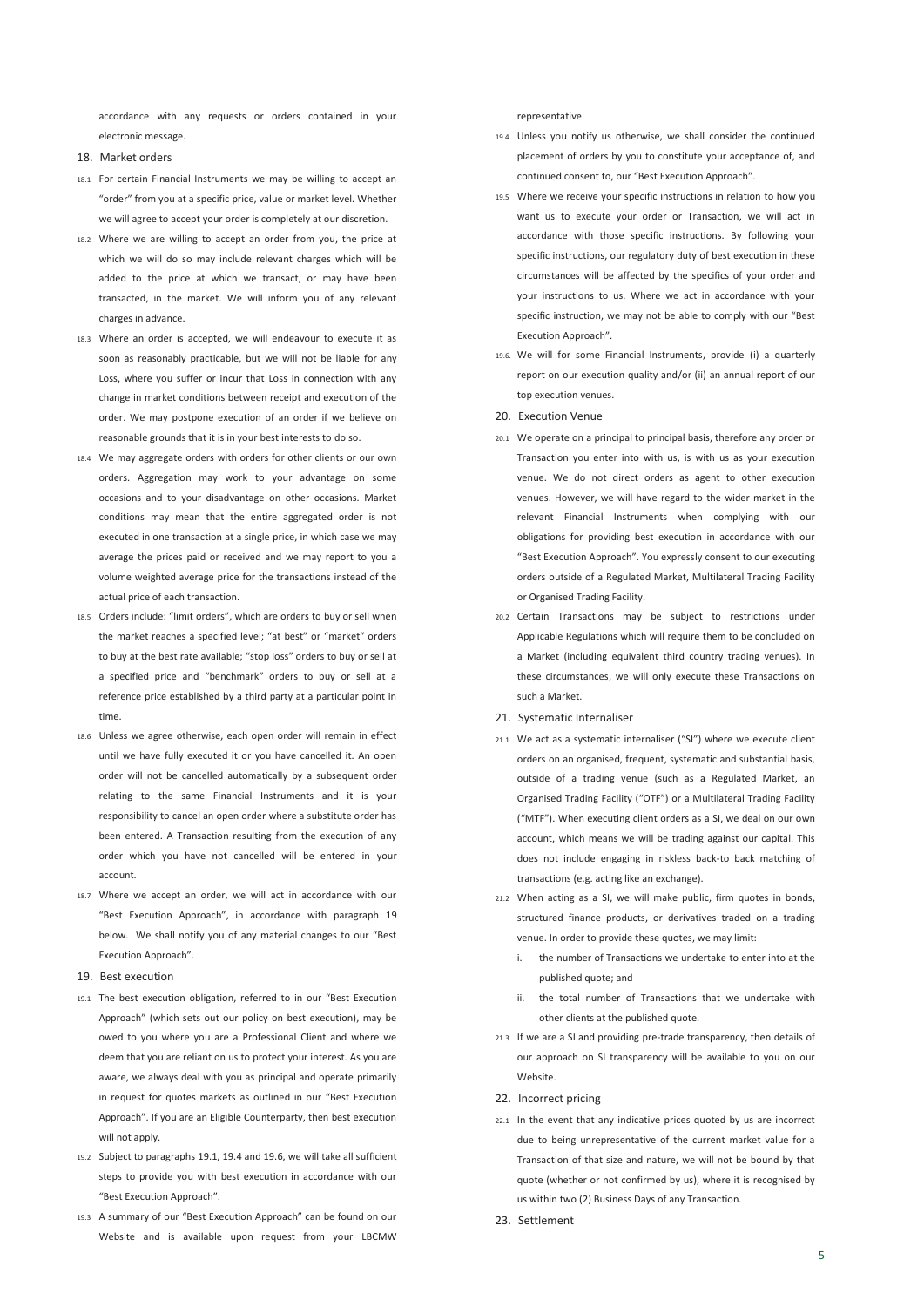#### Method of settlement

- 23.1 Standard settlement will be on a delivery versus payment basis. We may, at our discretion, agree alternative settlement arrangements with you.
- 23.2 Unless otherwise agreed, cash settlement must be in immediately available, freely convertible funds of the relevant currency.

#### Payment and deliveries

- 23.3 Payments and, where not already held by us, certificates or other documents required to settle Transactions must be delivered by you in time to enable us to complete settlement within the time frames specified.
- 23.4 Where you are required to deliver or re-deliver an asset, you must ensure that the necessary documents (including the appropriate and duly stamped instruments of transfer) are executed and that all instructions required are given to procure that all rights, title and interest will pass from you to the transferee and that these are free from any and all liens, charges and encumbrances.
- 23.5 Delivery and transfer of title will take place in accordance with the rules and procedures applicable to the relevant asset and market, as in force from time to time.
- 23.6 Where these documents, or immediately available funds, are not provided in the timeframe required for settlement we will not be obligated to settle any Transaction or account to you.
- 24. Transaction and trade reporting
- 24.1 Where we are obliged, by Applicable Regulations, to make transaction information public and/or available to a relevant regulator, you agree and acknowledge that:
	- i. any and all proprietary rights in such transaction information is owned by us; and
	- ii. you waive any duty of confidentiality with respect to that information which we are required to disclose.
- 24.2 You must provide us with a LEI Code before we will undertake any Transactions for you unless you qualify for an exemption. Please contact your LBCMW representative for information on whether you will qualify for this.
- 24.3 If you are an Investment Firm and/or subject to post trade reporting then, subject to paragraph 24.4, where we execute a reportable Transaction with you on an OTC basis, we both agree that the party acting as seller shall post trade report the Transaction in accordance with Applicable Regulations.
- 24.4 Where only one of us is acting as a SI and that party is also acting as the buyer in the Transaction, we both agree that the buyer will report the Transaction in accordance with Applicable Regulations.
- 24.5 You must inform us where any proposed Transaction would constitute a Short Sale, at or before you instruct us on, or enter into, the Transaction.
- 24.6 We will not make any trade or transaction reports on your behalf in respect of any Transactions unless otherwise agreed with you in writing.
- 25. Distribution arrangements
- 25.1 You agree and represent that you will only enter into Transactions in Financial Instruments for your own account and not in the capacity of Distributor unless we agree otherwise.
- 25.2 In the event that we agree, you acknowledge that we and you may have certain obligations under the Markets in Financial Instruments Directive II and related rules ("MiFID II") and you agree that you will provide us with, and we may provide you with, certain

information which may be necessary for us to meet our obligations under MIFID II.

- 25.3 Should you wish to distribute any of the Financial Instruments provided by us please contact your LBCMW representative.
- 25.4 Depending upon your individual circumstances, you may also be liable for any relevant taxes and costs that are incurred as a result of the tax treatment of any Financial Instruments and/or Transactions.
- 26. Costs and charges
- 26.1 In accordance with Applicable Regulations, we will disclose our costs and charges (including any fees or commissions where applicable) and/ or the basis upon which we charge you, prior to and/or following, execution of Transactions in our Financial Instruments as agreed between us. Information will be provided in "Our Approach to Costs and Charges" which is available from our Website or on request, and you can request a breakdown of our aggregated costs at any time.
- 26.2 You will be responsible for any liabilities, costs, charges and expenses, including the payment of any tax, brokerage, transfer fee, registration fee, or stamp duty payable and properly incurred by us in connection with any Transactions.
- 26.3 Depending upon your individual circumstances, you may also be liable for any relevant taxes and costs that are incurred as a result of the tax treatment of and Financial Instruments and/or Transactions.
- 27. Limited disclosure of details of costs and charges Professional Clients and Eligible Counterparties Only
- 27.1 If you are a Professional Client or an Eligible Counterparty, you agree that we can provide you with limited costs and charges information in accordance with Applicable Regulations, except where:
	- i. you are a Professional Client entering into Transactions in any Financial Instrument that embeds a derivative (e.g. a credit linked note); or
	- ii. you are an Eligible Counterparty Client which intends to offer Financial Instrument(s) that embed(s) a derivative to your own clients, then you will receive full cost and charges information in accordance with paragraph 26 (Costs and charges). Further information on our approach is available upon request from your LBCMW representative.
- 27.2 If you are an Eligible Counterparty Client you must notify us if you intend to offer Financial Instruments to your clients and, upon receiving such notification from you, we will disclose our costs and charges to you in accordance with paragraph 28 (Costs and charges). If you do not notify us that you intend to offer your clients our Financial Instrument, then we will be entitled to assume that you will not be offering them to your clients and we will provide you with limited disclosure of our costs and charges accordingly.
- 28. Full disclosure of details of costs and charges –Professional Client or Eligible Counterparties who request additional disclosure
- 28.1 Where we provide you with full disclosure of costs and charges, this means that we will:
	- i. provide you with a general description of how we price Transactions and the factors that impact our costs and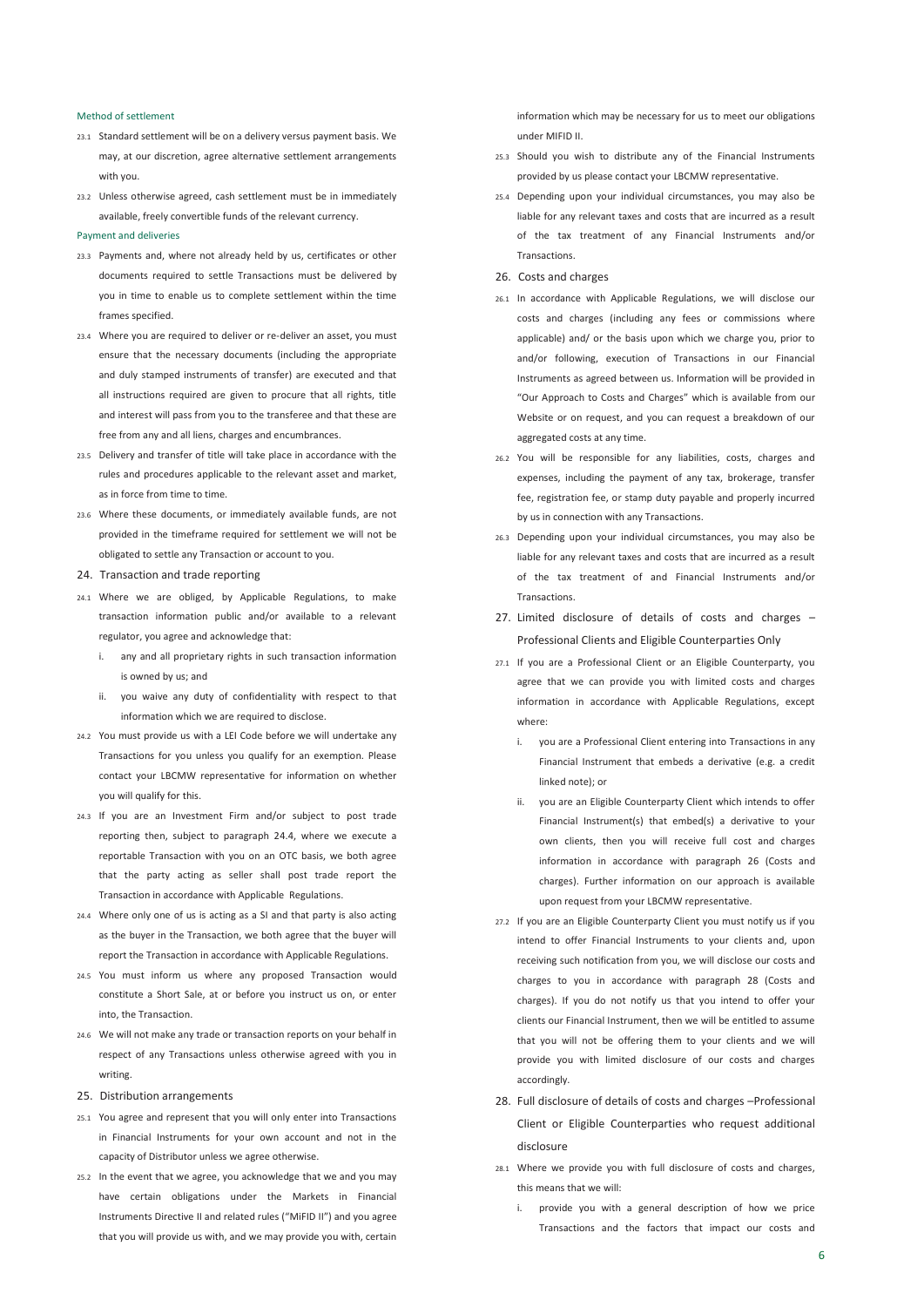charges in relation to the Financial Instrument and Transactions we provide;

- ii. provide you in writing with pre trade details of the actual or estimated costs and charges that will be applied to your Transaction or Transactions in accordance with Applicable Regulations; and
- iii. provide you in writing with post trade information on the actual costs and charges of the Transaction that you have entered into with us in accordance with Applicable Regulations.

#### 29. Agency

- 29.1 Your relationship with LBCMW is based upon you acting as principal in respect of the Products and/or Services that we transact with you. Where you act as agent on behalf of someone else you agree to disclose this to us and the identity of the person you are acting for before entering into these Terms. Where this disclosure is not made we will continue to treat you, and not any underlying principal, as our client.
- 29.2 If you act as agent on behalf of one or more principals, whose identity you shall disclose:
	- i. you accept these Terms for yourself and each principal;
	- ii. you confirm that you have been authorised to disclose the identity of each principal and to accept these Terms on their behalf; and
	- iii. you accept that you alone, and not the underlying principal, are our client.
- 29.3 Where you act as agent, references to "you" in these FI Terms means you as agent, and not your principals.
- 30. Inducements
- 30.1 Except as provided in paragraph 30.2 below, we are not permitted to receive or provide any inducements from or to third parties. Inducements include any fees, commissions, monetary or nonmonetary benefits in relation to any Transactions under these FI Terms or any Additional Terms where to do so may impair our duty to act honestly, fairly and professionally, in accordance with the best interests of our clients.
- 30.2 Any inducements may only be accepted where they enhance the quality of our service provision, they do not impair compliance with our duty to act honestly, fairly and professionally in accordance with the best interests of our clients, and where we have made the necessary disclosures about the inducement to our clients ahead of any Transactions.
- 30.3 When you are an Investment Firm, which is subject to MiFID II, you will need to make your own assessment to determine whether any of the restrictions on inducements apply to you and whether you are able to receive and/or retain such benefits.
- 31. Limitation of liability
- 31.1 Under these FI Terms, any LBCMW Person shall only be liable to you for damages resulting from their wilful misconduct and gross negligence, their legal representatives or their agents, unless those damages result from a breach of a material contractual obligation. Material contractual obligations are obligations whose performance by a party is (1) necessary for the execution of the contract and (2) the other party can rely upon and regularly relies upon. If a breach is caused by simple negligence, the liability will be limited to an amount equal to the amount of typically foreseeable damages. Nothing in this paragraph shall limit or exclude our or

any LBCMW Person's liability for injury to life, body or health caused by us or such LBCMW Person.

- 31.2 No LBCMW Person will be liable to you or any third party in connection with any Transaction, the Financial Instruments Terms or any Additional Terms for:
	- i. any loss of profits or opportunity due to an increase in the value, or any Loss due to a decline in the value, of any Financial Instruments which are or were the subject of a Transaction or a potential Transaction;
	- ii. the solvency, acts or omissions of any broker, nominee, custodian, settlement agent, securities depositary or other third party through or with whom a Transaction is carried out or in whose control any of your Financial Instruments or documents or certificates giving or evidencing title to them may be held, or any bank with whom we maintain any bank account, or any other third party with whom we deal or transact business or whom we appoint on your behalf, other than any such entity which is an Associate of ours, but to the extent that you reasonably request us to do so, we will make available to you any rights that we may have against any such person;
	- iii. any communication or document produced or information provided by you in relation to a Transaction; or
	- iv. any action or omission by you or by any third party under or in connection with these FI Terms or any Additional Terms, including any failure to provide us with accurate information and/or documentation that we may need to fulfil our obligations under these FI Terms. These FI Terms and any Additional Terms set out the full extent of our duties and no LBCMW Person is subject to any fiduciary or equitable duties which: (i) are more extensive than the obligations set out in these FI Terms or, any Additional Terms; or (ii) would prevent us or any Associate from carrying out any services or activities with or for other persons.
- 31.3 Nothing in these FI Terms or, any Additional Terms will require any LBCMW Person to take or not to take any action which would in our opinion breach Applicable Regulations.
- 31.4 The provisions of this paragraph 31 (Limitation of liability) will only limit the liability of any LBCMW Person to the extent permitted by Applicable Regulations.
- 31.5 Nothing in these FI Terms or any Product Agreements shall exclude or restrict any duty or liability that we owe to you under the regulatory system established under applicable German regulatory law and the Applicable Regulations. Notwithstanding any provision of these Terms or, any Additional Terms, we shall be entitled to take any action that we consider reasonably necessary to ensure compliance with Applicable Regulations.
- 32. Indemnity
- 32.1 You will indemnify, and keep indemnified, us and any LBCMW Person (each, for the purposes of this paragraph 32, an "Indemnified Person") on demand against all Loss which such Indemnified Person may suffer or incur in connection with or arising out of: (i) these Terms and any Transaction effected on your instructions; or (ii) the conversion of an obligation under these Terms or any Transaction into a currency other than the one in which such obligation was originally due; or (iii) any increased costs suffered or incurred, or reduction in amount received, following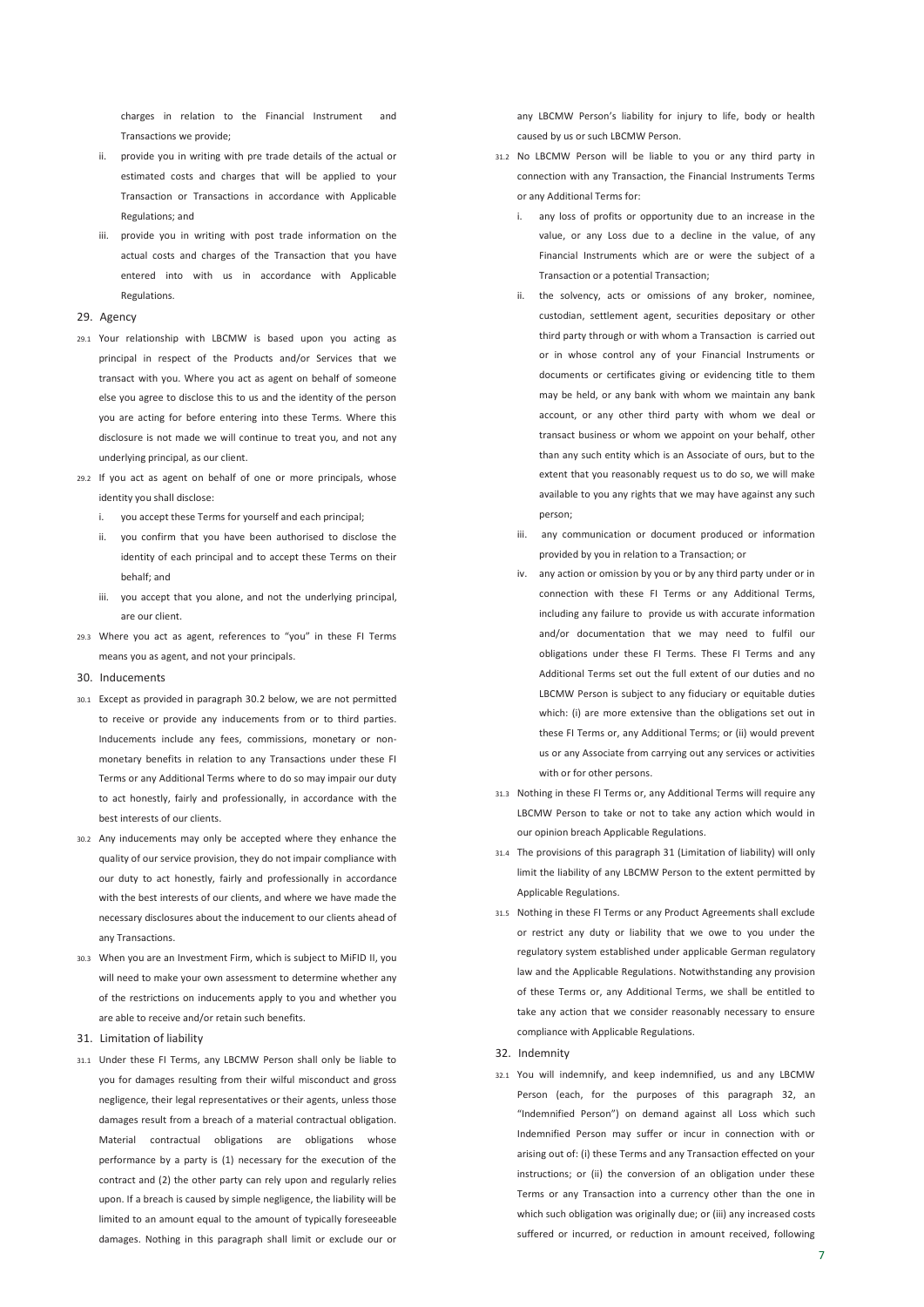the introduction of, any change in, or change in interpretation of Applicable Regulations. You will not be required to indemnify any Indemnified Person to the extent that any such costs, expenses, damages, liabilities and losses result directly from the wilful misconduct or gross negligence of the Indemnified Person.

- 33. Termination
- 33.1 These FI Terms may be terminated in circumstances set out in paragraphs 9.3, 12.4 and 30 of the LBCMW General Terms of Business. Product Agreements may have differing termination provisions.
- 34. General provisions

#### Entire agreement

34.1 These FI Terms supersede any previous written or verbal agreement between us (except any Product Agreements) in relation to the matters dealt with in these FI Terms and, except as expressly stated, comprise the whole agreement between us relating to the subject matter of these FI Terms.

#### Severability

- 34.2 If any provision of these FI Terms is found by any court or regulatory or administrative body of competent jurisdiction to be invalid or unenforceable, then:
	- i. the invalidity or unenforceability of that provision will not affect the other provisions of these FI Terms, which will remain in full force and effect; and
	- ii. you and we agree to negotiate in good faith to substitute for any invalid or unenforceable provision a valid and enforceable provision which achieves to the greatest extent possible in accordance with the underlying provisions the same effect as would have been achieved by the invalid or unenforceable provision.

#### No Waiver

34.3 A failure or delay by us in exercising any right in respect of these FI Terms will not be presumed to operate as a waiver In addition a single or partial exercise of any right, power or privilege will not be presumed to preclude any subsequent or further exercise of that right or of any other right under these FI Terms.

#### Force majeure

34.4 We will not be liable for any delay in performance or nonperformance of any of our obligations under these Terms as a result of any cause beyond our reasonable control or for any Loss or liabilities caused by the occurrence of any contingency beyond our reasonable control. This includes, without limitation, any breakdown of communication, transmission or computer facilities, strikes or similar industrial action or the failure of any relevant exchange, clearing house or broker or sub-custodian to perform its obligations, acts of God such as adverse weather conditions or the occurrence of other natural events, acts of terrorism or acts of state.

#### Governing Law

34.5 These FI Terms and all Transactions entered into under them and any contractual obligations arising out of or in relation to these FI Terms or the Transactions entered into under them shall be governed by and construed in accordance with German law.

Any non-contractual obligations arising out of or in relation to these FI Terms or the Transactions entered into under them shall be governed by and construed in accordance with German law.

36.7 Each party irrevocably agrees that the Courts of Frankfurt am Main, Germany ("the Courts") shall have exclusive jurisdiction in relation to any dispute, controversy or claim, whether contractual or noncontractual, arising out of or in connection with the underlying these Terms (including a dispute regarding the existence, validity, interpretation, breach, termination or enforceability of these Terms) or Transactions. Each party irrevocably waives any right that it may have to object to action being brought in those Courts, to claim that the action has been brought in an inconvenient forum, or to claim that those Courts do not have jurisdiction.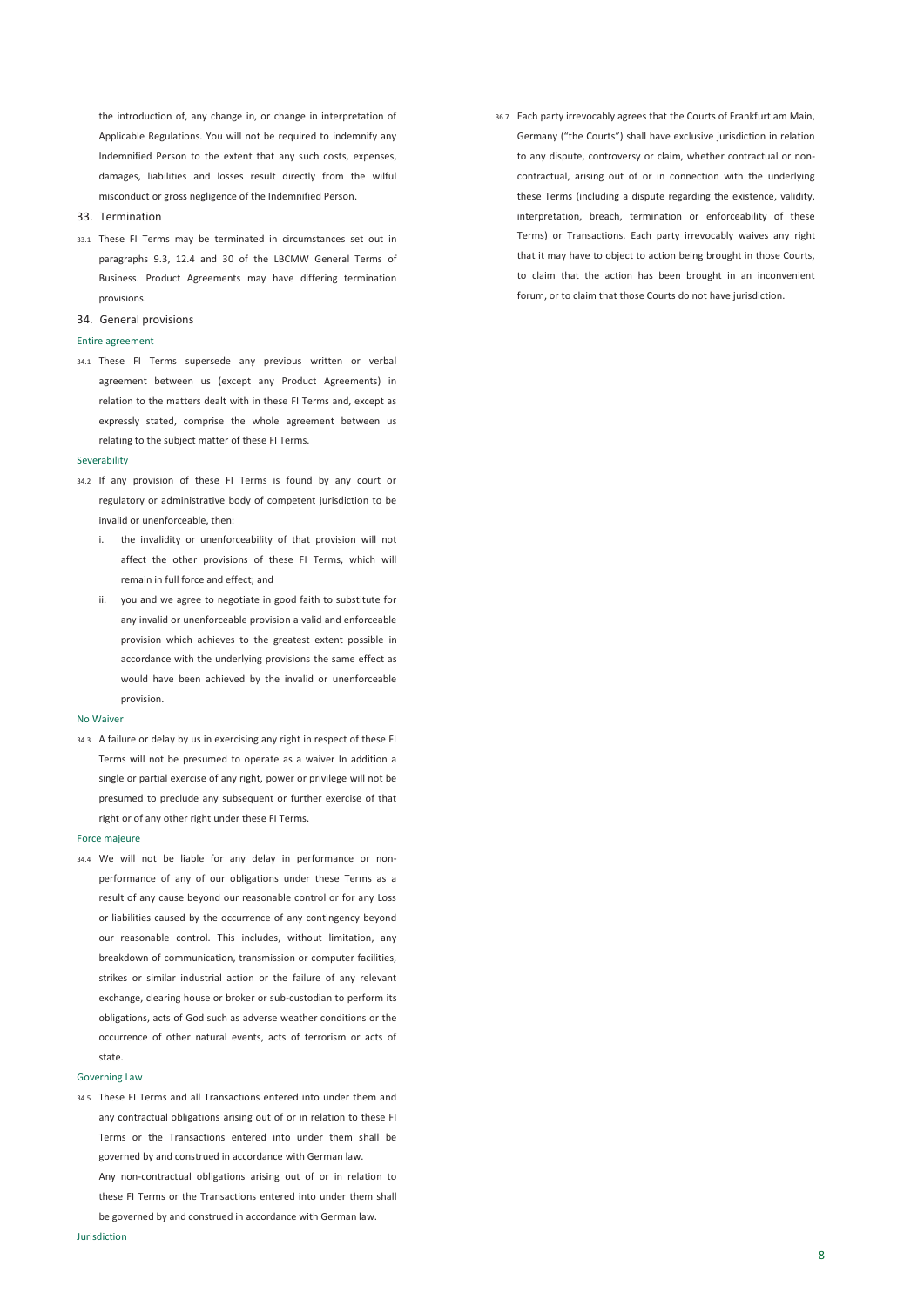## Glossary

**Additional Terms** means Product Terms and Product Agreements.

**Associate** means any undertaking in a group of companies (whether a holding company, subsidiary, subsidiary of any holding company, or representative and branch office in any jurisdiction) or a person whose relationship with the group might reasonably be expected to give rise to a conflict of interest in dealings with third parties.

**Applicable Regulations** means any applicable laws, rules and regulations including without limitation, German regulatory laws, the circulars of the BaFin, any rules, policies, guidelines and practices of a relevant regulator, the rules of a relevant Market and all other applicable laws, rules, procedures, codes, standards and regulations (including without limitation, accounting rules, anti-money laundering and economic sanctions legislation).

**Business Day** means a day (other than a Saturday or Sunday) in which we are open for normal business in Frankfurt am Main, Germany.

**Confirmation** means a confirmation, contract note, statement or note issued or made available by us to you confirming the details of a Transaction. Unless otherwise notified to you Confirmations include Confirmations provided to you by SWIFT or similar electronic messaging, subject to the Applicable Regulations.

**Distributor** means an Investment Firm which offers, recommends or sells Financial Instruments or provides Investment Services to clients.

**EEA** means the European Economic Area.

**Eligible Counterparty** means a client that we have classified as an eligible counterparty client (*Geignete Gegenpartei*) in accordance with the German Securities Trading Act (Wertpapierhandelsgesetz, "WpHG") as amended from time to time.

**Financial Instruments** means "*Finanzinstrumente*" (financial instruments) in accordance with the German Securities Trading Act (Wertpapierhandelsgesetz, "WpHG") as amended from time to time).

**Investment Advice** means personal recommendations in respect of transactions relating to certain Financial Instruments where the recommendation is based on an evaluation of the investor's personal circumstances or is presented as being suitable for the investor and is not provided exclusively via information distribution channels or for the general public.

**Investment Firm** means any legal person whose regular occupation or business is the provision of one or more investment services to third parties and/or the performance of one or more investment activities on a professional basis.

**LEI Code** means a legal entity identifier code as required by Applicable Regulations.

**Loss** means any loss, damage, cost, charge, expense, claim, counter-claim, action, suit, judgment or other liability which a person may incur or which may be made against such person.

**LBCMW Person** means LBCMW and any of its Associates and its or their directors, contractors, officers, employees, associates and agents.

**Market** means a Regulated Market, a Multilateral Trading Facility and an Organised Trading Facility each as defined in accordance with MiFID II.

**MiFID II** means Markets in Financial Instruments Directive II (Directive 2014/65/EU) and related rules and regulations.

**Non-complex Financial Instruments** means Financial Instruments classified as "non-complex" by Applicable Regulations.

**Professional Client** means a client that we have classified as a professional client (*professioneller Kunde*) in accordance with the German Securities Trading Act (Wertpapierhandelsgesetz, "WpHG"), as amended from time to time.

**Product Agreements** means standardised market-facing agreements that you will be required to enter into if you wish to transact certain Financial Instruments.

**Product Terms** means terms and conditions that are specific to our Financial Instruments.

**Retail Client** means a client that we have classified as "*Privatkunde*" in accordance with the German Securities Trading Act (Wertpapierhandelsgesetz, "WpHG"), as amended from time to time.

**Short Sale** means a Transaction where clients borrow securities in anticipation of a price decline and are required to return an equal number of securities at some point in the future.

**Transaction** means any transaction you enter into with us for the provision of Financial Instruments.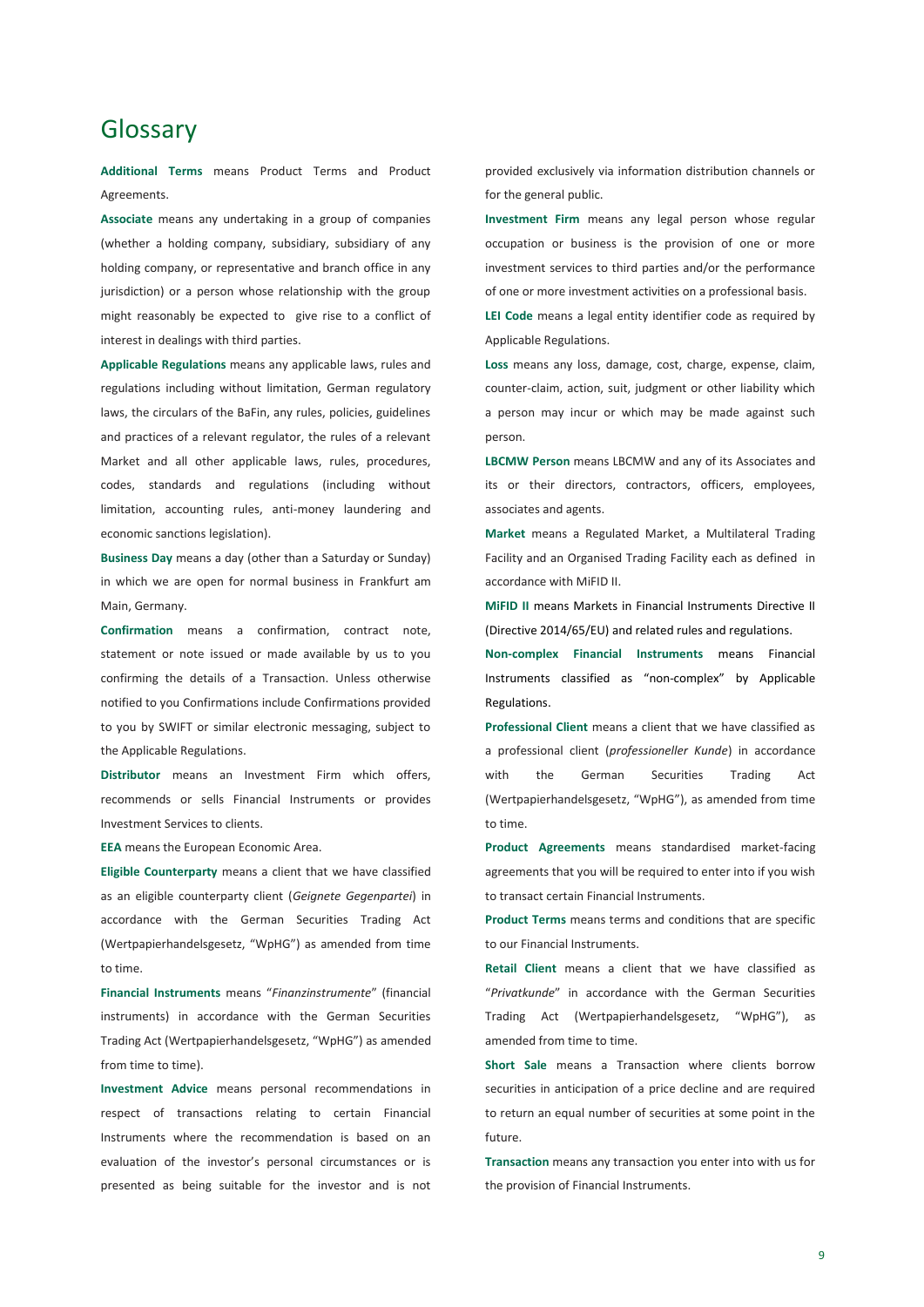### **Website** means:

https://commercialbanking.lloydsbank.com/importantinformation/commercial-banking-regulatory-information/